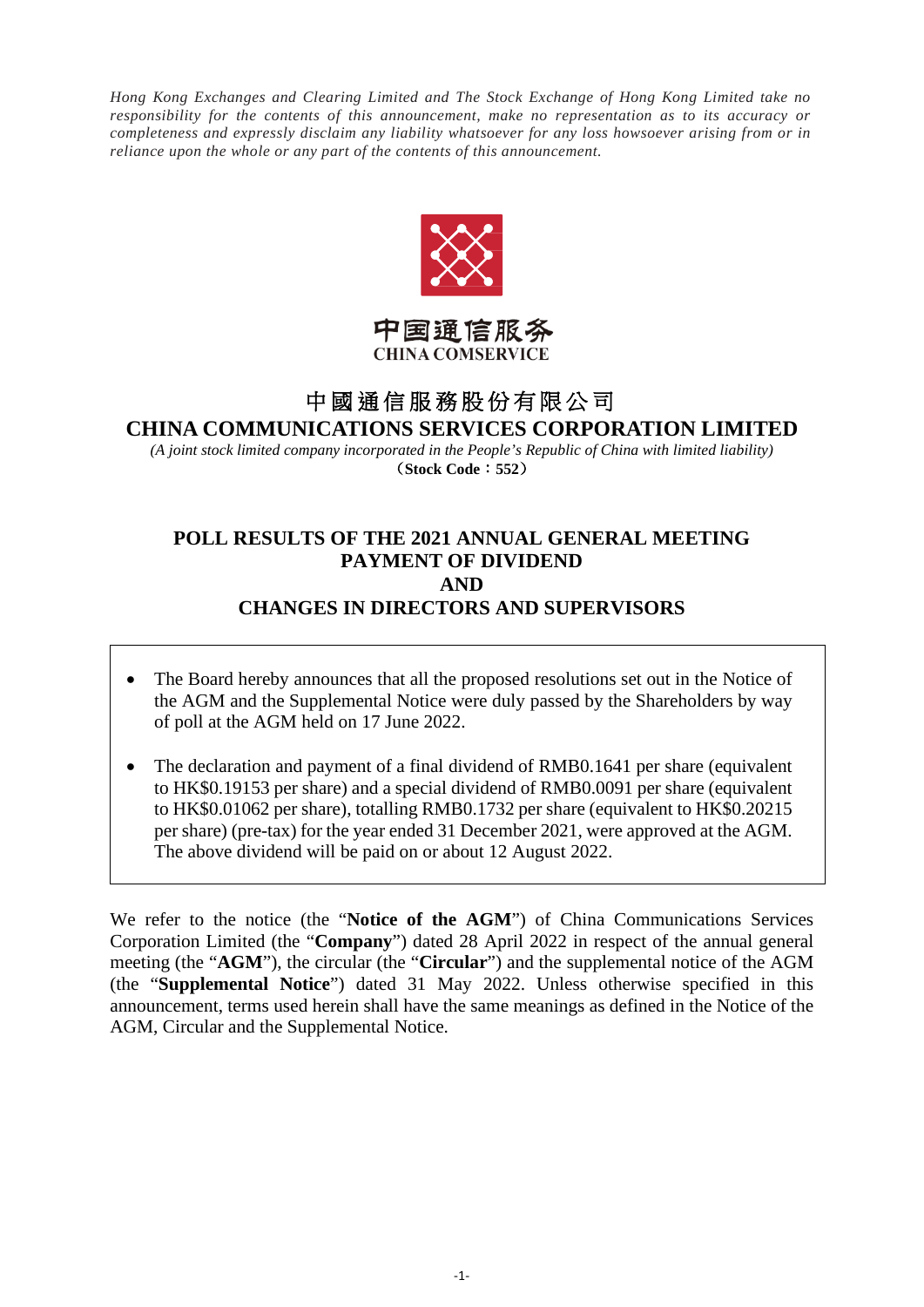## **Poll Results of the AGM**

The Board hereby announces that all the proposed resolutions set out in the Notice of the AGM and the Supplemental Notice were duly passed by the Shareholders by way of poll at the AGM held on Friday, 17 June 2022 at Block No.1, Compound No.1, Fenghuangzui Street, Fengtai District, Beijing, the PRC.

The total number of issued shares of the Company as at the date of the AGM was 6,926,018,400 shares, which was the total number of shares entitling the holders to attend and vote for or against any of the resolutions proposed at the AGM. There were no restrictions on any shareholders casting votes on any of the proposed resolutions at the AGM. Shareholders and authorized proxies holding an aggregate of 5,879,461,039 shares, representing 84.89% of the total voting shares of the Company, were present at the AGM. The holding of the AGM was in compliance with the requirements of the Company Law of the People's Republic of China and the provisions of the articles of association of the Company (the "**Articles**").

|                             |                                                                                                                                                                                                                                                                                                                               | No. of votes $(\% )$         |                          |  |  |  |
|-----------------------------|-------------------------------------------------------------------------------------------------------------------------------------------------------------------------------------------------------------------------------------------------------------------------------------------------------------------------------|------------------------------|--------------------------|--|--|--|
| <b>Ordinary Resolutions</b> |                                                                                                                                                                                                                                                                                                                               | For                          | <b>Against</b>           |  |  |  |
| 1.                          | To approve the consolidated financial statements of the<br>Company, the report of the directors, the report of the<br>supervisory committee and the report of the<br>international auditors for the year ended 31 December<br>2021 and to authorize the Board to prepare the budget<br>of the Company for the year 2022.      | 5,874,827,439<br>$(99.92\%)$ | 4,633,600<br>$(0.08\%)$  |  |  |  |
|                             | As more than 1/2 of the votes were cast in favour of this resolution, the resolution was<br>duly passed as an ordinary resolution.                                                                                                                                                                                            |                              |                          |  |  |  |
| $\overline{2}$ .            | To approve the proposal on profit distribution and<br>dividend declaration and payment for the year ended 31<br>December 2021.                                                                                                                                                                                                | 5,879,461,039<br>$(100\%)$   | $\Omega$                 |  |  |  |
|                             | As more than 1/2 of the votes were cast in favour of this resolution, the resolution was<br>duly passed as an ordinary resolution.                                                                                                                                                                                            |                              |                          |  |  |  |
| 3.                          | <b>To</b><br>of<br>the<br>re-appointment<br>approve<br>PricewaterhouseCoopers and PricewaterhouseCoopers<br>Zhong Tian LLP as the international auditor and<br>domestic auditor of the Company, respectively, for the<br>year ending 31 December 2022, and to authorize the<br>Board to fix the remuneration of the auditors. | 5,850,283,039<br>$(99.50\%)$ | 29,178,000<br>$(0.50\%)$ |  |  |  |
|                             | As more than 1/2 of the votes were cast in favour of this resolution, the resolution was<br>duly passed as an ordinary resolution.                                                                                                                                                                                            |                              |                          |  |  |  |

The poll results in respect of the proposed resolutions at the AGM were as follows: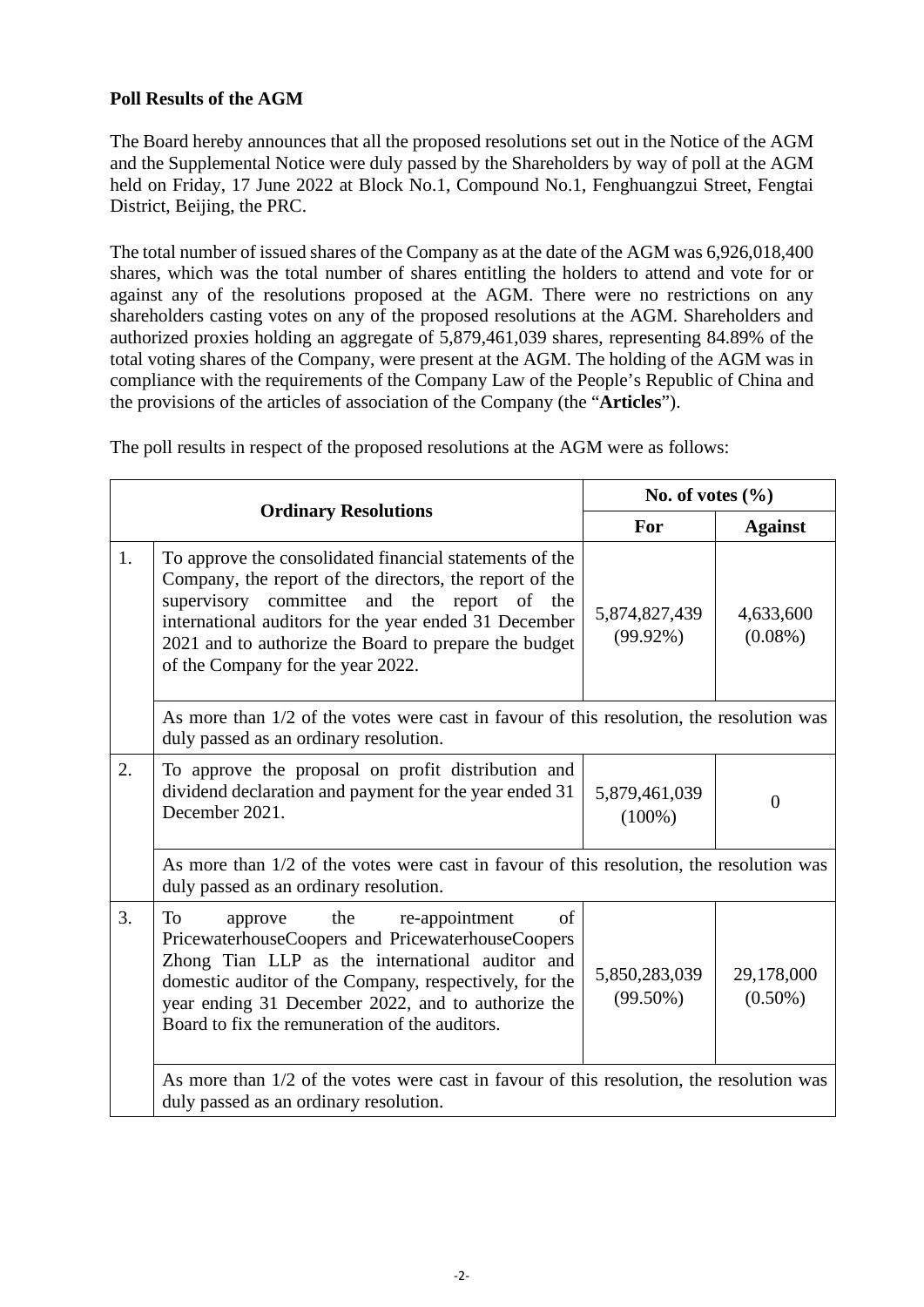| <b>Special Resolutions</b> |                                                                                                                                                                                                                                                       | No. of votes $(\% )$         |                              |  |  |
|----------------------------|-------------------------------------------------------------------------------------------------------------------------------------------------------------------------------------------------------------------------------------------------------|------------------------------|------------------------------|--|--|
|                            |                                                                                                                                                                                                                                                       | For                          | <b>Against</b>               |  |  |
| $\overline{4}$ .           | To grant a general mandate to the Board to allot, issue<br>and deal with the additional shares of the Company not<br>exceeding 20% of each of the Company's existing<br>domestic shares and H shares (as the case may be) in<br>issue.                | 4,729,738,960<br>$(80.45\%)$ | 1,149,722,079<br>(19.55%)    |  |  |
|                            | As more than 2/3 of the votes were cast in favour of this resolution, the resolution was<br>duly passed as a special resolution.                                                                                                                      |                              |                              |  |  |
| 5.                         | To authorize the Board to increase the registered<br>capital of the Company and to amend the Articles to<br>reflect the issue of shares of the Company authorized<br>under the general mandate set out in the special<br>resolution numbered 4 above. | 4,799,727,780<br>$(81.64\%)$ | 1,079,733,259<br>(18.36%)    |  |  |
|                            | As more than 2/3 of the votes were cast in favour of this resolution, the resolution was<br>duly passed as a special resolution.                                                                                                                      |                              |                              |  |  |
|                            | <b>Ordinary Resolutions</b>                                                                                                                                                                                                                           | No. of votes $(\% )$         |                              |  |  |
|                            |                                                                                                                                                                                                                                                       | For                          | <b>Against</b>               |  |  |
| 6.                         | 6.1 To approve the election of Mr. Liu Guiging as an<br>executive director of the Company.                                                                                                                                                            | 5,510,329,638<br>(93.72%)    | 369,131,401<br>$(6.28\%)$    |  |  |
|                            | As more than 1/2 of the votes were cast in favour of this resolution, the resolution was<br>duly passed as an ordinary resolution.                                                                                                                    |                              |                              |  |  |
|                            | 6.2 To approve the re-election of Mr. Huang Xiaoqing<br>as an executive director of the Company.                                                                                                                                                      | 5,395,603,027<br>(91.77%)    | 483,858,012<br>$(8.23\%)$    |  |  |
|                            | As more than $1/2$ of the votes were cast in favour of this resolution, the resolution was<br>duly passed as an ordinary resolution.                                                                                                                  |                              |                              |  |  |
|                            | 6.3 To approve the re-election of Ms. Zhang Xu as an<br>executive director of the Company.                                                                                                                                                            | 5,652,433,229<br>$(96.14\%)$ | 227,027,810<br>$(3.86\%)$    |  |  |
|                            | As more than 1/2 of the votes were cast in favour of this resolution, the resolution was<br>duly passed as an ordinary resolution.                                                                                                                    |                              |                              |  |  |
|                            | 6.4 To approve the re-election of Mr. Gao Tongqing as<br>a non-executive director of the Company.                                                                                                                                                     | 4,856,547,341<br>$(82.60\%)$ | 1,022,913,698<br>$(17.40\%)$ |  |  |
|                            | As more than $1/2$ of the votes were cast in favour of this resolution, the resolution was<br>duly passed as an ordinary resolution.                                                                                                                  |                              |                              |  |  |
|                            | 6.5 To approve the re-election of Mr. Mai Yanzhou as<br>a non-executive director of the Company.                                                                                                                                                      | $N/A^*$                      | $N/A^*$                      |  |  |
|                            | * As disclosed in the announcement of the Company dated 30 May 2022, due to the<br>resignation of Mr. Mai Yanzhou on 30 May 2022, this resolution is no longer applicable<br>and therefore no vote was counted by the Company for this resolution.    |                              |                              |  |  |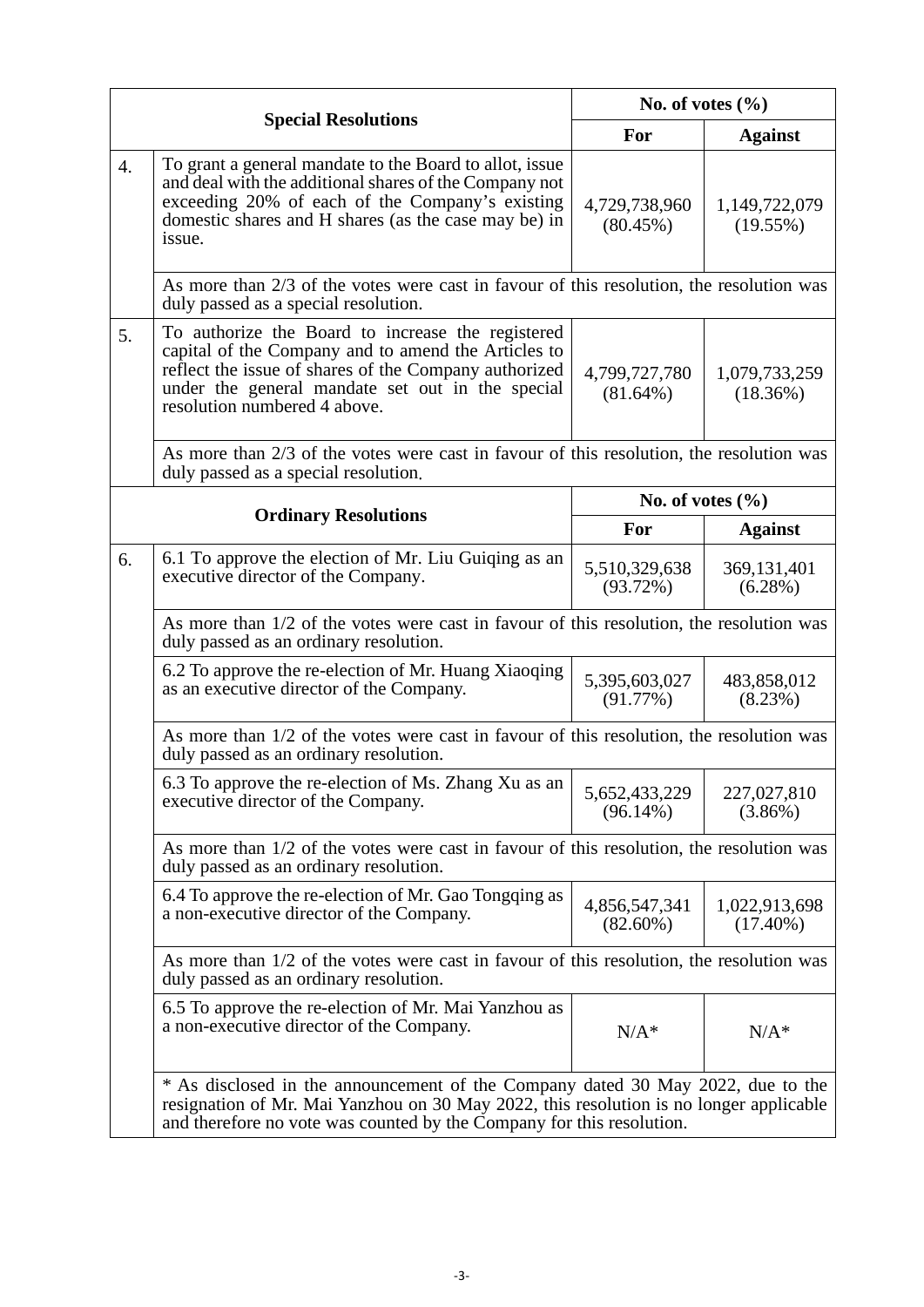|    | 6.6 To approve the re-election of Mr. Huang Zhen as a<br>non-executive director of the Company.                                      | 5,639,949,753<br>$(95.93\%)$ | 239,511,286<br>$(4.07\%)$  |  |  |
|----|--------------------------------------------------------------------------------------------------------------------------------------|------------------------------|----------------------------|--|--|
|    | As more than $1/2$ of the votes were cast in favour of this resolution, the resolution was<br>duly passed as an ordinary resolution. |                              |                            |  |  |
|    | 6.7 To approve the re-election of Mr. Siu Wai Keung,<br>Francis as an independent non-executive director of<br>the Company.          | 5,600,938,169<br>(95.26%)    | 278,522,870<br>$(4.74\%)$  |  |  |
|    | As more than 1/2 of the votes were cast in favour of this resolution, the resolution was<br>duly passed as an ordinary resolution.   |                              |                            |  |  |
|    | 6.8 To approve the re-election of Mr. Ly Tingjie as an<br>independent non-executive director of the Company.                         | 5,443,241,536<br>(92.58%)    | 436,219,503<br>$(7.42\%)$  |  |  |
|    | As more than 1/2 of the votes were cast in favour of this resolution, the resolution was<br>duly passed as an ordinary resolution.   |                              |                            |  |  |
|    | 6.9 To approve the election of Mr. Wang Qi as an<br>independent non-executive director of the Company.                               | 5,822,145,306<br>(99.03%)    | 57, 315, 733<br>$(0.97\%)$ |  |  |
|    | As more than 1/2 of the votes were cast in favour of this resolution, the resolution was<br>duly passed as an ordinary resolution.   |                              |                            |  |  |
|    | 6.10 To approve the election of Mr. Wang Chunge as<br>independent non-executive director<br>of the<br>an<br>Company.                 | 5,822,145,306<br>(99.03%)    | 57, 315, 733<br>$(0.97\%)$ |  |  |
|    | As more than 1/2 of the votes were cast in favour of this resolution, the resolution was<br>duly passed as an ordinary resolution.   |                              |                            |  |  |
| 7. | 7.1 To approve the re-election of Ms. Ye Lichun as a<br>supervisor of the Company.                                                   | 5,839,692,562<br>$(99.32\%)$ | 39,768,477<br>$(0.68\%)$   |  |  |
|    | As more than 1/2 of the votes were cast in favour of this resolution, the resolution was<br>duly passed as an ordinary resolution.   |                              |                            |  |  |
|    | 7.2 To approve the election of Ms. Cai Manli as a<br>supervisor of the Company.                                                      | 5,870,284,878<br>$(99.84\%)$ | 9,176,161<br>$(0.16\%)$    |  |  |
|    | As more than $1/2$ of the votes were cast in favour of this resolution, the resolution was<br>duly passed as an ordinary resolution. |                              |                            |  |  |
| 8. | To approve the amendments to the Rules of Procedure<br>for the Supervisory Committee of the Company.                                 | 5,879,461,039<br>$(100\%)$   | $\boldsymbol{0}$           |  |  |
|    | As more than $1/2$ of the votes were cast in favour of this resolution, the resolution was<br>duly passed as an ordinary resolution. |                              |                            |  |  |

Note: Full text of the above resolutions are set out in the Notice of the AGM and the Supplemental Notice.

Computershare Hong Kong Investor Services Limited was the scrutineer for the vote-taking at the AGM. The executive directors of the Company (including Mr. Huang Xiaoqing and Ms. Zhang Xu), the non-executive director of the Company (Mr. Huang Zhen) and the independent non-executive directors of the Company (including Mr. Siu Wai Keung, Francis, Mr. Lv Tingjie, Mr. Wu Taishi and Mr. Liu Linfei) attended the AGM.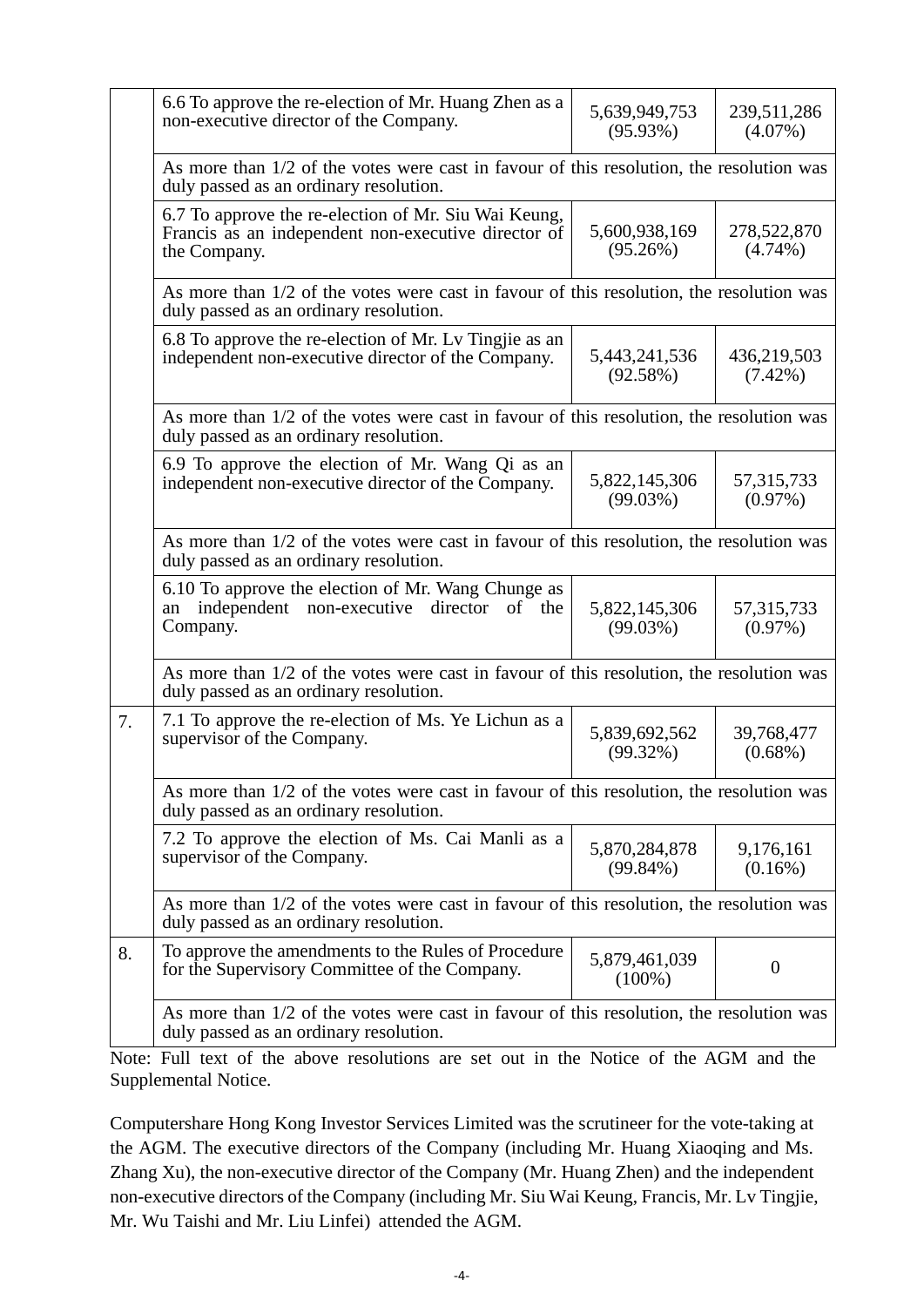#### **Payment of the Final Dividend and Special Dividend**

The declaration and payment of a final dividend of RMB0.1641 per share (equivalent to HK\$0.19153 per share) and a special dividend of RMB0.0091 per share (equivalent to HK\$0.01062 per share), and the total dividend is RMB0.1732 per share (equivalent to HK\$0.20215 per share) (pre-tax) for the year ended 31 December 2021, were approved at the AGM. The above dividend payment shall be made to shareholders whose names appear on the register of members of the Company on Monday, 11 July 2022. The register of members will be closed from Wednesday, 6 July 2022 to Monday, 11 July 2022 (both days inclusive). In order to be entitled to the final dividend and special dividend, H share shareholders who have not registered the transfer documents are required to lodge the transfer documents together with the relevant share certificates with Computershare Hong Kong Investor Services Limited, at Shops 1712–1716, 17th Floor, Hopewell Centre, 183 Queen's Road East, Wan Chai, Hong Kong at or before 4:30 p.m. on Tuesday, 5 July 2022.

Dividends will be denominated and declared in Renminbi. Dividends will be paid in Renminbi for holders of domestic shares and holders of H shares (including enterprises and individuals) who invest in the H shares of the Company listed on The Stock Exchange of Hong Kong Limited (the "**Stock Exchange**") through the Shanghai Stock Exchange or Shenzhen Stock Exchange ("the **Southbound Trading**") (the "**Southbound Shareholders**"), and dividends for the holders of H share of the Company other than the Southbound Shareholders will be paid in Hong Kong dollars. The relevant exchange rate will be the average of the mid-point rates of Renminbi to Hong Kong dollars as announced by the People's Bank of China for the week prior to the date of approval of declaration of dividends by the AGM (RMB0.85680 equivalent to HK\$1.00). The record date for entitlement to the shareholders' rights and the relevant arrangements of dividend distribution for Southbound Shareholders are the same as those for the holders of H share of the Company.

For the holders of H share of the Company other than the Southbound Shareholders, the Company has appointed ICBC (Asia) Trustee Company Limited as the receiving agent in Hong Kong (the "**Receiving Agent**") and will pay to such Receiving Agent the above dividend net of the applicable tax for payment to the holders of H share of the Company other than the Southbound Shareholders. Dividend will be paid by the Receiving Agent net of the applicable tax on or about Friday, 12 August 2022. Relevant cheques will be dispatched on the same day to the holders of H share of the Company entitled to receive such dividend by ordinary post and at their own risk. For the Southbound Shareholders, the Company will pay to China Securities Depository and Clearing Corporation Limited ("**China Clear**"), which is acting as the nominee of the Southbound Shareholders, the above dividend net of the applicable tax on or about Friday, 12 August 2022, and China Clear will pay the dividend net of the applicable tax to the Southbound Shareholders via its depositary and clearing system.

Arrangement of Withholding and Payment of Income Tax

For the overseas resident individual shareholders of the Company, pursuant to relevant laws and regulations including the Law of the People's Republic of China on Individual Income Tax, the Regulations for the Implementation of the Law of the People's Republic of China on Individual Income Tax, and the letter dated 28 June 2011 from the State Administration of Taxation to the Inland Revenue Department of Hong Kong, for individual H share shareholders receiving dividends who are Hong Kong or Macau residents or whose country of domicile is a country which has entered into a tax treaty with the PRC stipulating a dividend tax rate of 10%, the Company, as a withholding agent, is required to withhold and pay individual income tax at the rate of 10%. For individual H share shareholders receiving dividends whose country of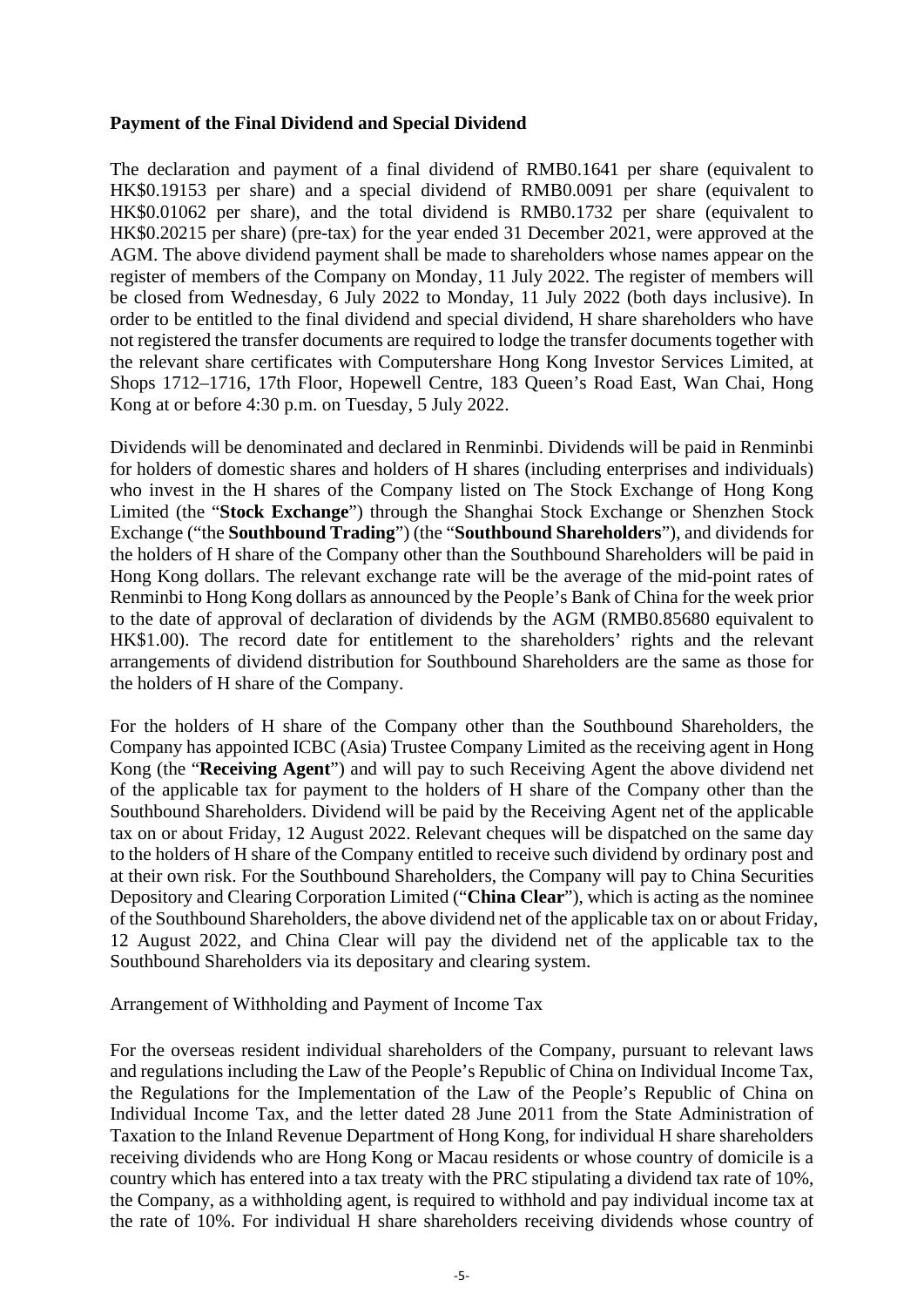domicile is a country which has entered into a tax treaty with the PRC stipulating a dividend tax rate lower than 10%, the Company will withhold the individual income tax at a tax rate of 10%. The Company can process applications on behalf of those shareholders to seek entitlement of the relevant agreed preferential treatments pursuant to relevant regulations, and upon approval by the tax authorities, the extra amount of tax withheld will be refunded. For individual H share shareholders receiving dividends whose country of domicile is a country which has entered into a tax treaty with the PRC stipulating a dividend tax rate higher than 10% but lower than 20%, the Company will withhold the individual income tax at the agreed-upon effective tax rate when distributing dividends and no application procedures will be necessary. For individual H share shareholders receiving dividends whose country of domicile is a country which has not entered into any tax treaty with the PRC or are under other situations, the Company will withhold the individual income tax at a tax rate of 20% when distributing dividends.

For the overseas non-resident enterprise shareholders of the Company (including HKSCC Nominees Limited, corporate nominees or trustees, or other organizations or entities that are considered non-resident enterprise shareholders), pursuant to the Law of the People's Republic of China on Enterprise Income Tax, the Regulations for the Implementation of the Law of the People's Republic of China on Enterprise Income Tax and relevant rules and regulations, as a withholding agent, the Company is required to withhold and pay the enterprise income tax at the tax rate of 10% on behalf of the overseas non-resident enterprise shareholders.

For the Southbound Shareholders of the Company, the Shanghai branch of China Clear and the Shenzhen branch of China Clear, as the nominees of the Southbound Shareholders, will receive all dividends distributed by the Company and will distribute the dividends to the Southbound Shareholders through its depositary and clearing system. According to the relevant provisions under the "Notice on Tax Policies for Shanghai-Hong Kong Stock Connect Pilot Programme (Cai Shui [2014] No. 81)" and "Notice on Tax Policies for Shenzhen-Hong Kong Stock Connect Pilot Programme (Cai Shui [2016] No. 127)", the Company shall withhold individual income tax at the rate of 20% with respect to dividends received by the Mainland individual investors for investing in the H shares of the Company listed on the Stock Exchange through the Southbound Trading. In respect of the dividends for the investment of Mainland securities investment funds investing in the H shares of the Company listed on Stock Exchange through the Southbound Trading, the tax levied on dividends derived from such investment shall be ascertained by reference to the rules applicable to the treatment of individual income tax. The Company is not required to withhold income tax on dividends derived by the Mainland enterprise investors under the Southbound Trading, and such enterprises shall report the income and make tax payment by themselves.

Should the H share shareholders of the Company have any doubt in relation to the aforesaid arrangements, they are recommended to consult their tax advisors for relevant tax impact in mainland China, Hong Kong and other countries (regions) on the possession and disposal of the H shares of the Company.

#### **Changes in Directors and Supervisors**

The appointment of each of the above Directors and Supervisors for the sixth session of the Board and the Supervisory Committee were approved at the AGM. In addition, Ms. Liu Lian has been elected as employee representative supervisor of the Company at the employees' congress of the Company. The Company will enter into the relevant service contracts with each of the above Directors and Supervisors, respectively, effecting from 17 June 2022 until the expiration of the term of office of the sixth session of the Board and the Supervisory Committee.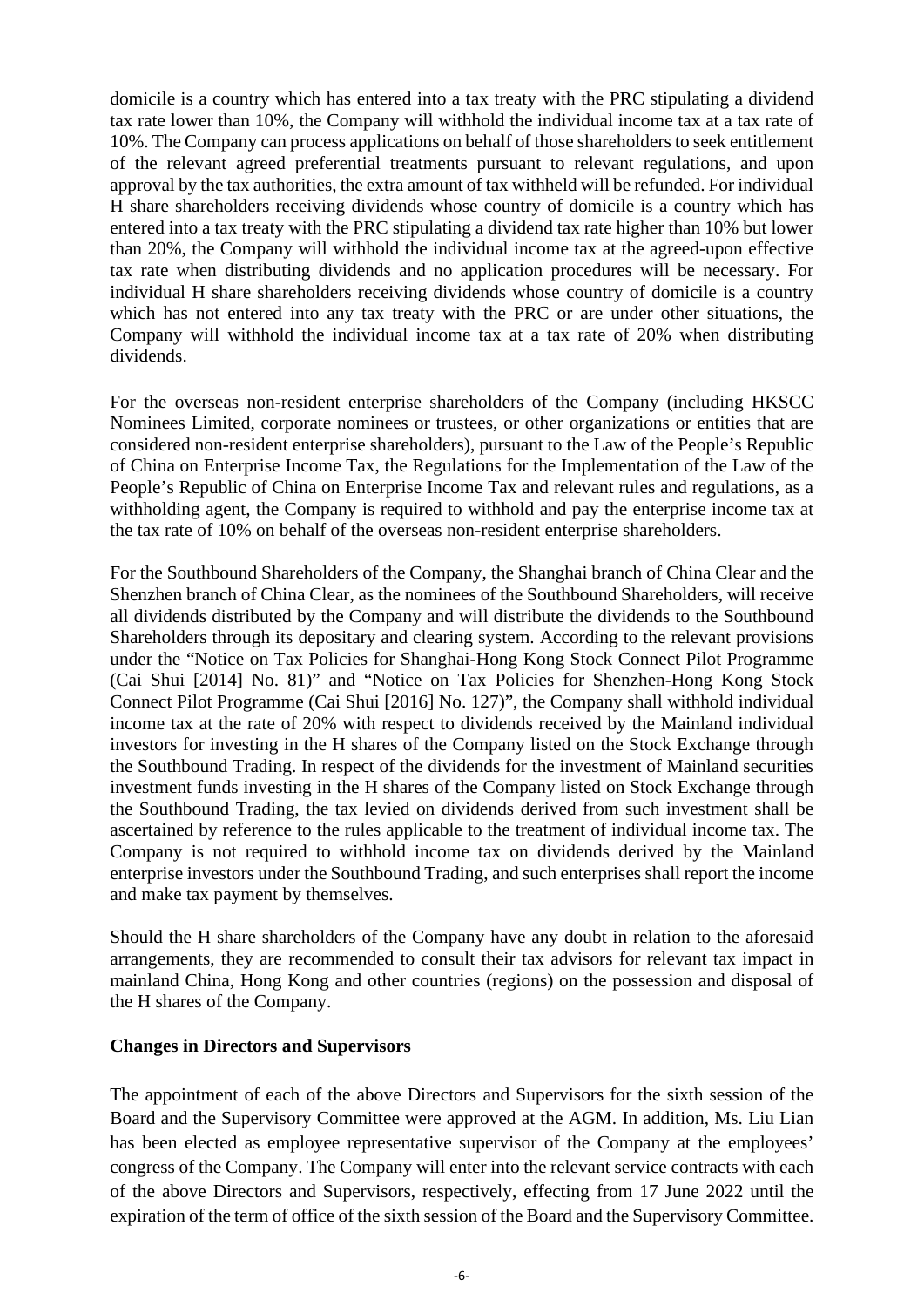In accordance with the Articles, the term of office of each Director and Supervisor shall be three years. The Board and the Supervisory Committee will determine the remuneration of each of the Directors and Supervisors with reference to factors including their duties and responsibilities with the Company, their experiences and the current market conditions.

Except for the employee representative supervisor, please refer to the Circular for the profiles of the above Directors and Supervisors. As at the date of this announcement, there has been no change to such information. Profile of the employee representative supervisor, Ms. Liu Lian, is set out below:

Ms. Liu Lian, aged 47, is an Employee Representative Supervisor of the Company. Ms. Liu is a Supervisor of the Leading Group Office of the Inspection Work of the Party Committee of the Company. Ms. Liu graduated from Southwest University of Science and Technology in 2004. Ms. Liu used to serve different positions with Mianyang Telecom Industry Group Co., Ltd of Sichuan Telecom Industry Group Corporation, including the Deputy Manager of Property Company, Deputy Manager of the Installation and Maintenance Department, Director of the Marketing and Operation Department and Deputy General Manager. She was also the Deputy General Manager, Chairman of the Labor Union and the General Manager of Mianyang Branch of Sichuan Communications Services Company Limited, the Deputy Chairman of the Labor Union, Director of the Party Affairs Department and Employee Representative Supervisor of Sichuan Communications Services Company Limited. Ms. Liu has over 20 years of working experience in telecommunications industry.

Saved as disclosed in this announcement and the Circular, none of the above Directors and Supervisors has held any directorship position in public companies, the securities of which are listed on any securities market in Hong Kong or overseas, or taken up a post in the Company and its subsidiaries in the past three years; none of the above Directors and Supervisors has any relationship with any other directors, supervisors, senior management, substantial shareholders or controlling shareholders (as defined under the Listing Rules) of the Company; none of the above Directors and Supervisors has any equity interest in the Company within the meaning of Part XV of the Securities and Futures Ordinance (Chapter 571 of the Laws of Hong Kong).

Saved as disclosed in this announcement and the Circular, the Company considers that there is no other information relating to the above Directors and Supervisors that is required to be disclosed pursuant to Rule 13.51(2) of the Listing Rules nor any matters which need to be brought to the attention of the Shareholders.

The Company would like to extend its warmest welcome to Mr. Liu Guiqing, Mr. Wang Qi and Mr. Wang Chunge for joining the Board, and to Ms. Cai Manli and Ms. Liu Lian for joining the Supervisory Committee.